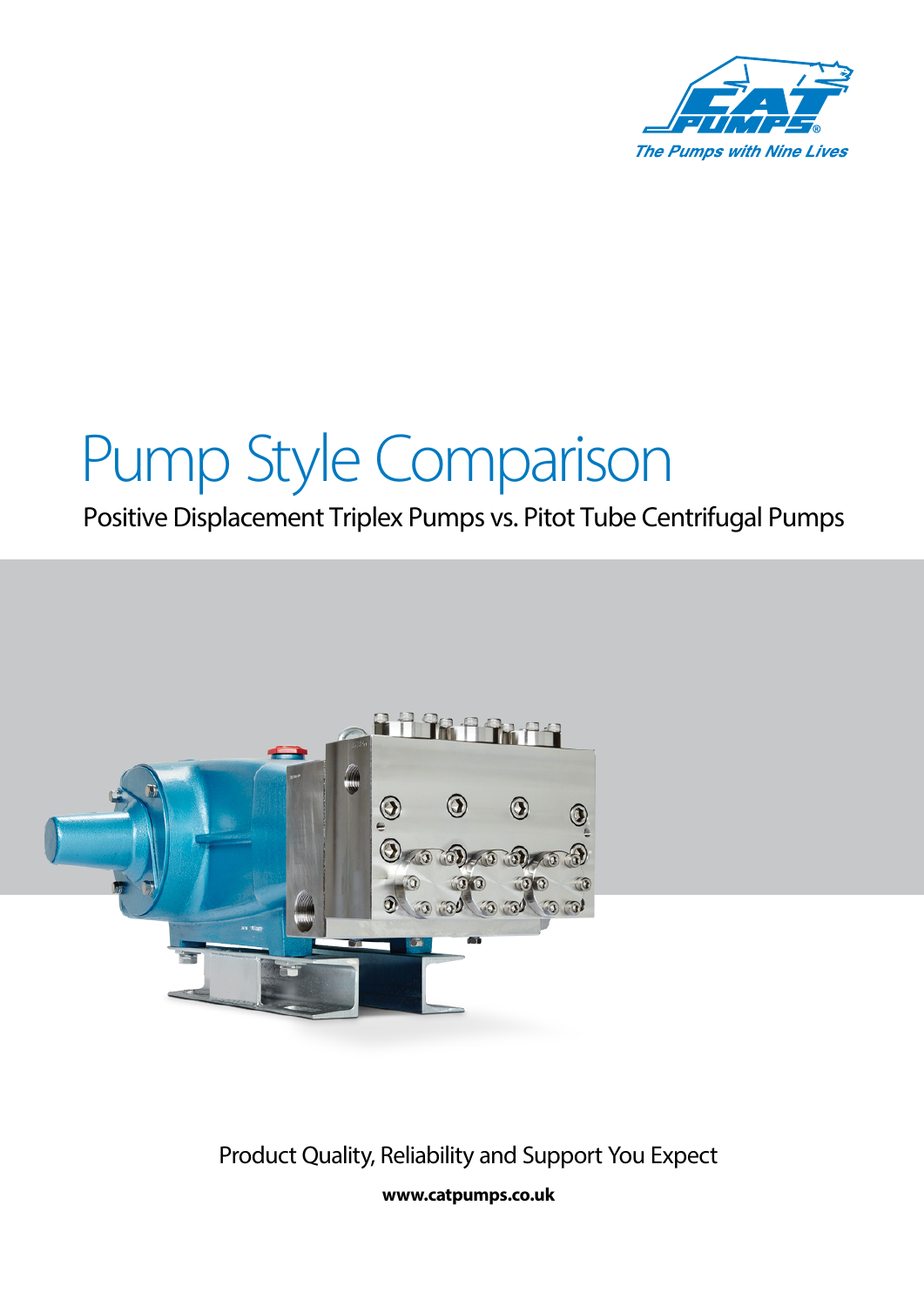## Triplex Plunger vs. Pitot Centrifugal Pumps

Two pump styles commonly used in industrial high-pressure applications include triplex positive displacement pumps and pitot centrifugal pumps (pronounced "pee-toh"). While both styles produce high flow rates and are rated at high pressures, there are a few differences in the operation and maintenance of each.

Cat Pumps produces triplex positive displacement high-pressure pumps used worldwide in a variety of applications requiring high-pressure water, cleaning solutions, and other liquids. Designed for industrial duty, Cat Pumps products are used extensively in washdown, cleaning, homogenisation and other high-pressure applications.

The pitot style pump is based on Bernoulli's principle; by combining the action of a high speed centrifugal pump and this principle, it is possible to produce high flow rates at relatively high pressure. Pitot style pumps are typically found in a variety of high flow applications, with power generation and mining are two typical markets.

### **Operational Characteristics**

Cut-away views of each style of pump show the operational characteristic of each. Both styles produce flow against system restrictions to develop pressure, even though the design principles are different.



Pitot tube pumps are single stage centrifugal pumps in which liquid enters the pump through the suction line, passing over the mechanical seal. Liquid enters the rotor where it is accelerated to the rotor speed and picks up kinetic energy. Due to the relative mass involved, the efficiency of such a pump design is generally in the range of 45% to 60%.

A stationary wing-shaped pitot tube with a circular opening is located inside the rotor assembly. Liquid enters the pitot tube at high velocity due to the centrifugal force created by the rotor casing. The kinetic energy of the liquid is converted into pump flow. As liquid meets system resistance, pressure is created.

#### **Pitot Tube Centrifugal Pump Triplex Positive Displacement Pumps**



Triplex pumps employ a mechanical crankshaft to convert rotary input power to linear action to drive three plungers or pistons. With the positive displacement design, each revolution of the crankshaft creates a direct motion in the plunger rods, resulting in a positive output of flow from the pump. This output is in direct relation to the rpm of the pump. Pumps of this style operate at 85% efficiency.

At the beginning of the stroke, the plunger displaces the liquid in the manifold chamber and forces the discharge valve open. As the plunger rod begins its backward stroke, the inlet valve opens to allow more liquid into the manifold chamber, thereby keeping a smooth forward flow of liquid.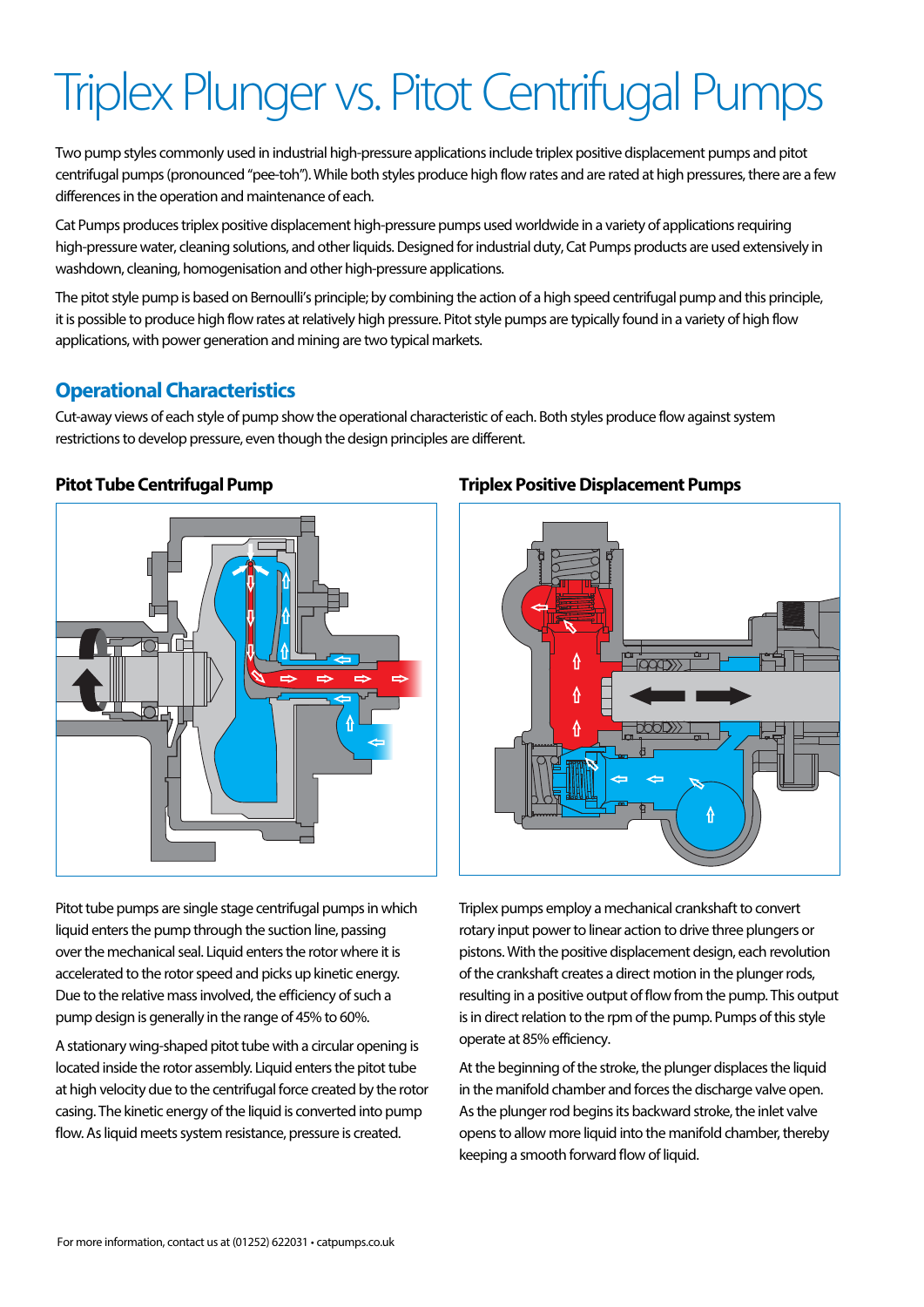## Pump Direct Comparison

| <b>Pump/System</b><br><b>Variable</b>                               | <b>Positive Displacement</b><br><b>Triplex Pump</b>                                                                            | <b>Pitot Tube</b><br><b>Centrifugal Pump</b>                                                |
|---------------------------------------------------------------------|--------------------------------------------------------------------------------------------------------------------------------|---------------------------------------------------------------------------------------------|
| Pump Type Description and<br>Principle of Operation                 | Positive Displacement<br>Reciprocating Plunger                                                                                 | Kinetic Rotordynamic<br>Rotating Casing                                                     |
| <b>Operating Pressure (Typical)</b>                                 | 10 bar to 700 bar (145 psi to 10,150 psi)                                                                                      | 2 bar to 200 bar (29 psi to 2,900 psi)                                                      |
| Flow Range (Typical)                                                | 1 I/min to 900 I/min                                                                                                           | 1 I/min to 300 I/min or greater                                                             |
| Pump Efficiency                                                     | 85%                                                                                                                            | 45% to 60%                                                                                  |
| Motor power requirement<br>(150 l/min and 70 bar)                   | 20.6 kW @ $85%$ efficiency                                                                                                     | 38.9 kW @ 45% efficiency<br>29.1 kW @ 60% efficiency                                        |
| Pump energy consumption/week<br>(150 l/min @70 bar for 60 hrs/week) | 1,236 kWh                                                                                                                      | 2,334 kWh @ 45% efficiency<br>1746 kWh @ 60% efficiency                                     |
| Energy Costs per week at £0.105 per Kw/hr                           | £129.78                                                                                                                        | £245.1 @ 45% efficiency<br>£183.3 @ 60% efficiency                                          |
| Energy Costs per year based on<br>50 working weeks/year             | £6,489                                                                                                                         | £12,255 @ 45% efficiency<br>£9,195 @ 60% efficiency                                         |
| Pump Maintenance*                                                   | In-plant service; pumps can be serviced<br>without distributing plumbing<br>or mounting removal; no special<br>tools required. | Often pump must be returned to<br>manufacturer for service; cannot be<br>serviced in-place. |

\*Cat Pumps standard service kit requires only (1) seal kit, (1) inlet valve kit, and (1) discharge valve kit. Based on industry feedback, Cat Pumps can be serviced for 1/8 of the cost compared to a pitot tube pump.

### **Sizing the System and Pump**

A properly sized pump and system will provide adequate flow and pressure to meet current and anticipated future needs. It is important to consider peak load requirements and times in which there is no flow demand. The result is a well-designed system that reduces initial equipment costs as well as water and energy usage. Cost-of-use factors, such as system and pump maintenance, are also part of the selection process.

Cat Pumps offers a variety of advanced control options designed to provide maximum system performance. Options include:

• Variable Frequency Drives (VFD)

- Low-Pressure Seal Monitors
- PID Loop (varies speed of pump to maintain system pressure)
- Multiple Pump Systems
- Auto Shutdowns (Temperature and Low Inlet Pressure)
- Other control options available to meet your application needs

Cat Pumps technical support team offers complete sizing and selection assistance. With over 30 years of system design and build experience, customers worldwide trust Cat Pumps for their high-pressure pump and system needs.